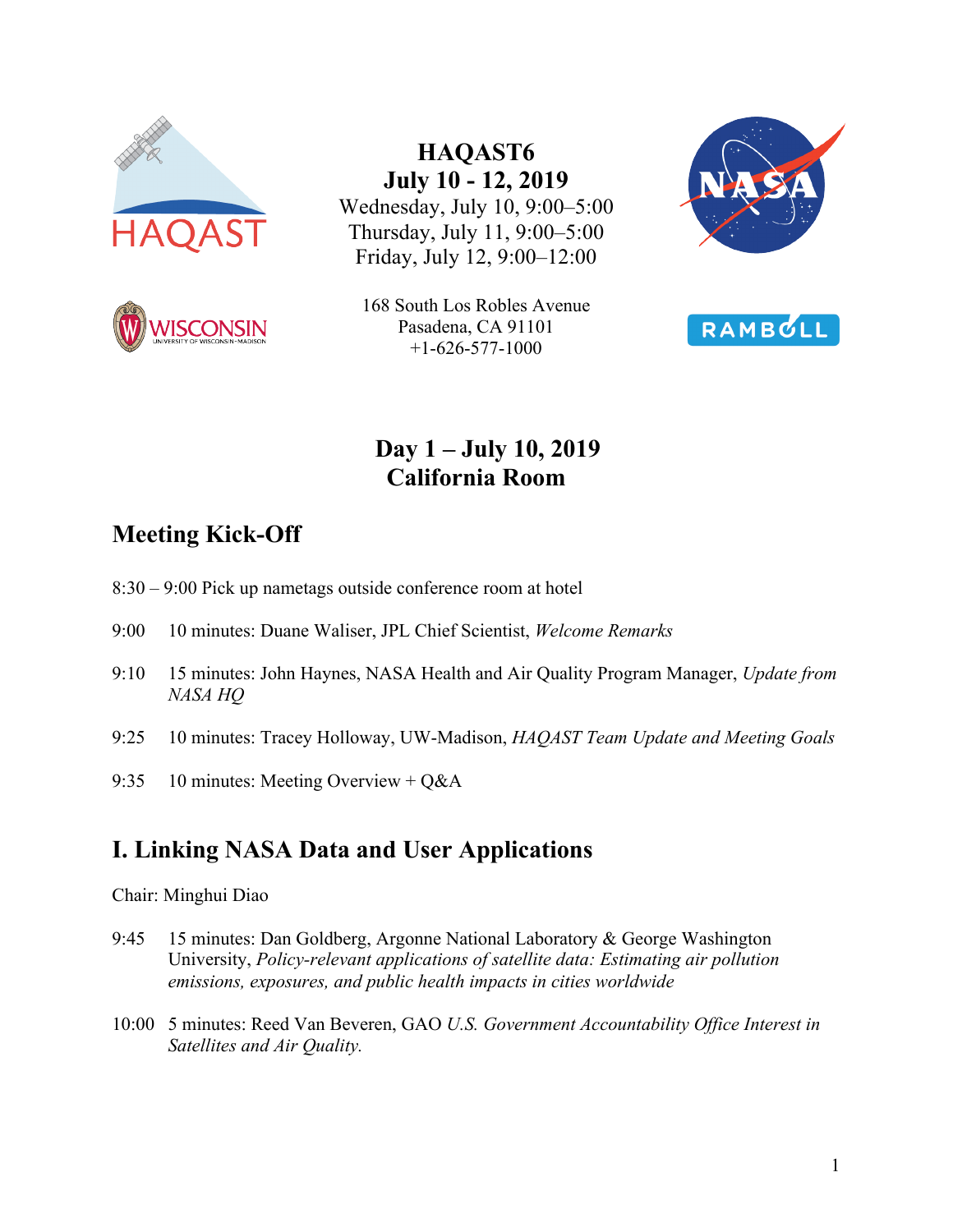- 10:05 5 minutes: Kyunghwa Lee, National Institute of Environmental Research, Republic of Korea, *Overview and Status of Geostationary Environment Monitoring Spectrometer (GEMS)*
- 10:10 5 minutes: Meenakshi Rao, Oregon Department of Environmental Quality, *Data to decisions: Opportunities & challenges in incorporating satellite data at OR DEQ*
- 10:15 15 minutes: Q&A with speakers

**10:30-11:00 Coffee Break & Networking**

## **II. Satellite Data for Air Quality Management**

Chair: Bryan Duncan

- 11:00 15 minutes: Joseph L. Wilkins, US EPA, *Exploring the Vertical Distribution of Wildland Fire Smoke in CMAQ*
- 11:15 5 minutes: Aaron Naeger, University of Alabama in Huntsville, *Development of TEMPO Data at NASA SPoRT for Air Quality and Public Health Applications*
- 11:20 5 minutes: Michael Geigert, CT DEEP, *Exceptional events analysis at the state management level*
- 11:25 5 minutes: Tsengel Nergui, LADCO, E*xceptional Event Analysis and WRF Modeling for Regulatory Applications in the Midwest*
- 11:30 15 minutes: Q&A with speakers

### **11:45-1:30 Break for Lunch and Informal Discussion (on your own)**

### **III. Background Ozone for the Western US**

Chair: Arlene Fiore

- 1:30 15 minutes: Jessica Neu, JPL, *Updates on Background Ozone in the Western US*
- 1:45 5 minutes: Ted Russell, Georgia Tech, *Estimating Background Ozone Using Model-Observation Blending*
- 1:50 5 minutes: Tom Moore, WESTAR-WRAP, and Eladio Knipping, Electric Power Research Institute, *Natural and anthropogenic emissions inputs for GEOS-Chem sensitivity simulations of boundary conditions for U.S. regional modeling studies*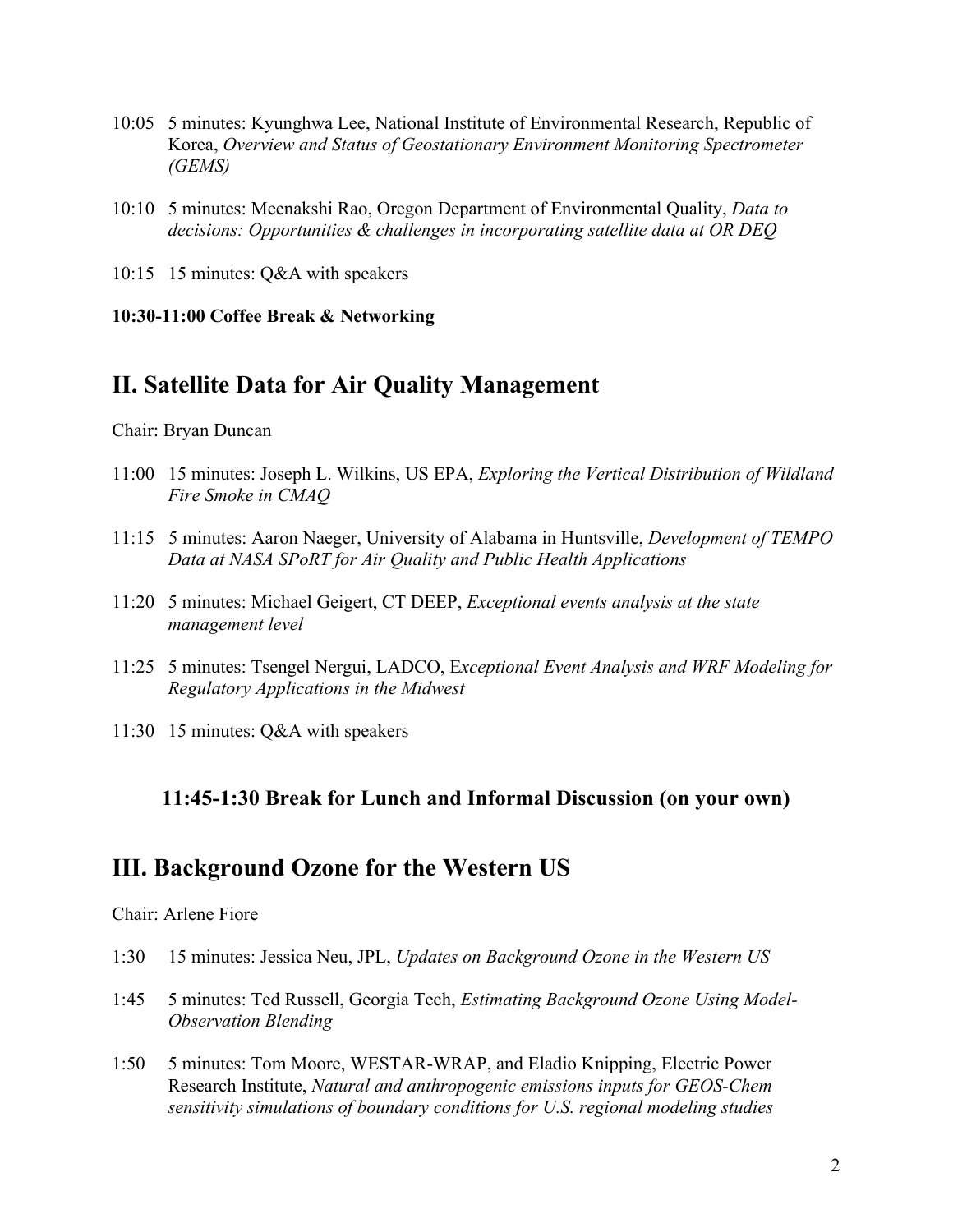- 1:55 5 minutes: Sang-Mi Lee, SCAQMD, *Background Ozone Issues for Southern California*
- 2:00 15 minutes: Q&A with speakers

## **IV. Impact of California Wildfires**

Chair: Daven Henze

- 2:15 15 minutes: Susan O'Neill, USDA Forest Service, *Health Impacts from the 2017 Northern California Wildfires: Tiger Team Update*
- 2:30 5 minutes: Minghui Diao, San Jose State University, *Applications of satellite-derived PM2.5 in health studies for California wildfires*
- 2:35 5 minutes: Sean Raffuse, UC Davis, *Improving Smoke Modeling for Exposure Assessment Using New Satellite Products*
- 2:40 5 minutes: Keita Ebisu, Office of Environmental Health Hazard Assessment*, Associations Between Wildfire Events and Health*
- 2:45 15 minute Q&A with speakers
- **3:00-3:30 Coffee Break & Networking**

## **V. Satellite Data as a Global Air Quality Indicator**

Chair: Ceclia Bitz

- 3:30 15 minutes: Kevin Cromar and Bryan Duncan, New York University/NASA, *Enabling global cities to benefit from air pollution forecasting and risk communication*
- 3:45 5 minutes: Ashlinn Quinn, NIH/Fogarty International Center, *Contribution of household biomass burning to ambient air pollution in low- and middle-income countries: knowns and unknowns*
- 3:50 5 minutes: 5 minutes: Emma Knowland, USRA/GESTAR NASA/GMAO, *Air Pollution Forecasts using the NASA GEOS Model: A Unified Tool from Local to Global Scales*
- 3:55 15 minute Q&A with speakers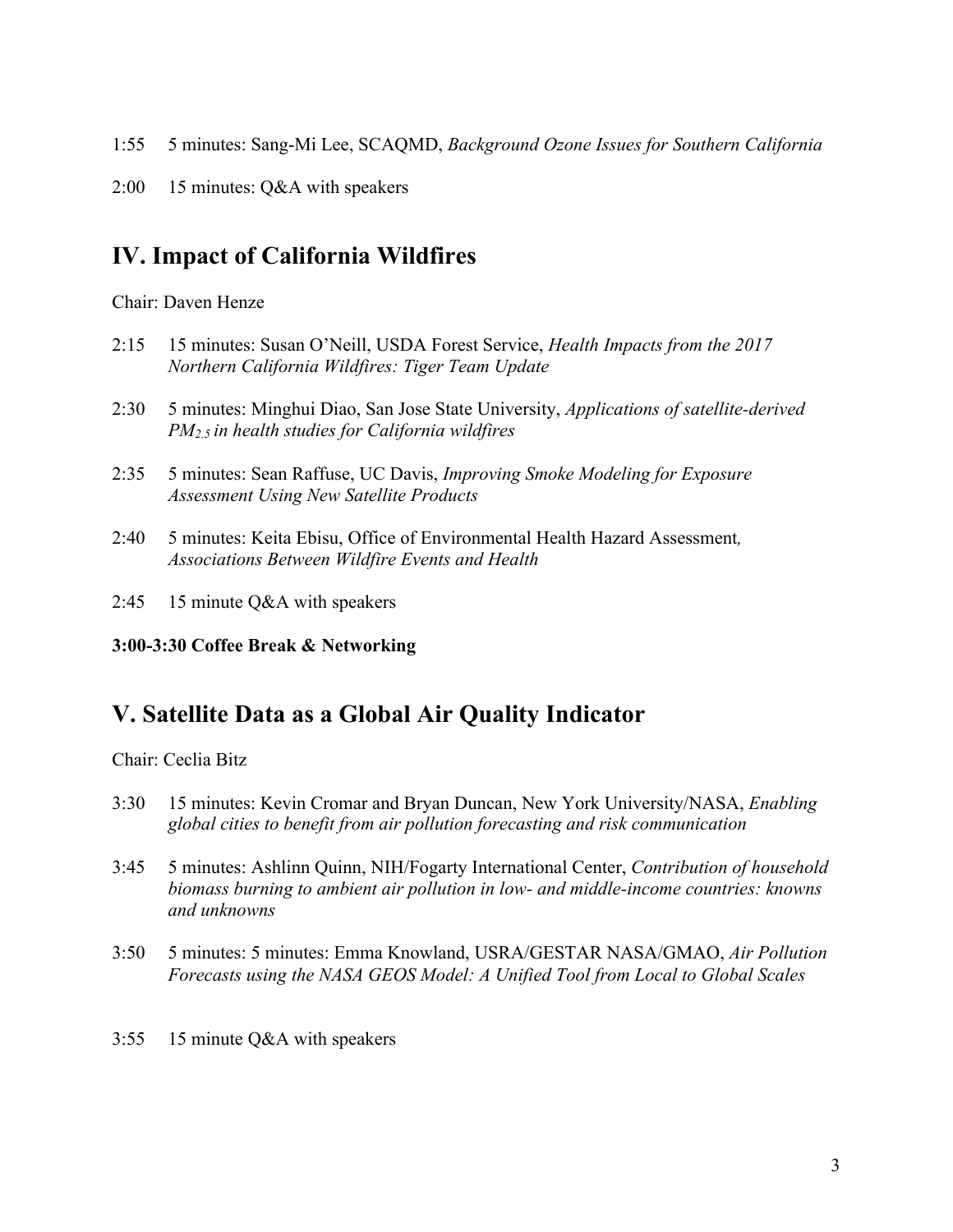## **VI. Accessing Satellite Data for Health Management**

Chair: Yang Liu

- 4:10 5 minutes: Mike He, Columbia University, *Fine particulate matter and respiratory admissions: an assessment of short-term exposure model choice sensitivity for health studies*
- 4:15 5 minutes: David Diner, Jet Propulsion Laboratory, *MAIA status update*
- 4:20 5 minutes: Abbey Nastan, Jet Propulsion Laboratory, *The MAIA Early Adopters Program*
- 4:25 5 minutes: Amy Wickham, UNICEF, *Better Data for Clean Air*
- 4:30 5 minutes: Yufei Zou, University of Washington, *Machine Learning-Based Integration of High-Resolution Wildfire Smoke Simulations and Observations for Regional Health Impact Assessment*

15 minute Q&A with speakers

### **5:00 – 7:00 Poster Session, Reception & Networking**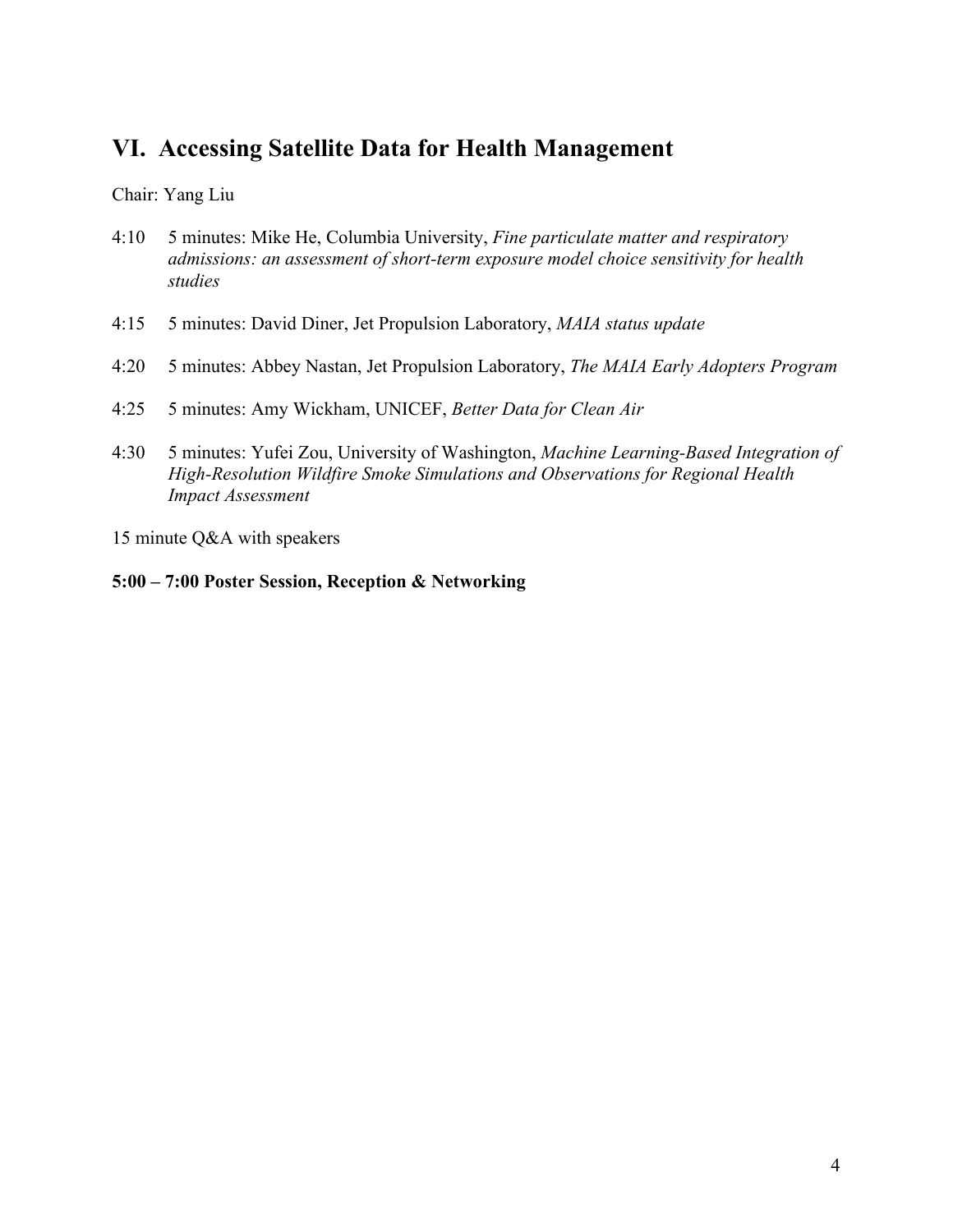### **Poster Session July 10, 5:00 – 7:00PM, California Room**

*Poster dimensions are 40 inches x 30 inches, either landscape or portrait.* 

Amy Wickham, *Better Data for Clean Air*

Arash Mohegh*, Long term trends of global burden of NO2 on pediatric asthma incidents*

Christopher Beale*, Satellite observations of ammonia over India for improved emission source estimates*

Cynthia Hall*, Where in the world is the data? Exploring data pathfinders in Earthdata*

Helena Chapman, *Using Satellite Data for Applications in Public Health Practice*

Ira Leifer*, Fusion of In situ and remote sensing trace gas observations to estimate potential exposure*

Kristy Weber and Bart Curbich, *Ozone Issues In Urban And Rural Areas Of Utah*

Marissa DeLang & Jacob Becker*, Mapping Global Surface Ozone Concentrations through the Statistical Fusion of Observations and Models using Bayesian Maximum Entropy*

Patrick Kinney, *Field testing a passive sampler for low-cost, long-term PM2.5 monitoring*

Rui Wang*, Satellite ammonia observations to bridge the gap of the ammonia monitoring network*

Ryan Stauffer*, Trace Gas Measurements during the May 2019 SCOAPE Gulf of Mexico Cruise*

Sean Raffuse*, Modeling Wildfire Emissions at High Time Resolution Using GOES-16*

Soledad Represa*, Application of satellite images for the long-term study of air quality in the metropolitan area of the city of Buenos Aires, Argentina.* 

Stephanie Cleland*, Mapping the Air Quality & Health Impacts of the 2017 California Wildfires*

Sunni Ivey*, Satellite-Enhanced Personal Exposure Assessment in the Inland Empire*

Susan Meabh Kelly*, Global Challenge, Global Collaboration: International Secondary Students Collaboratively Explore Air Quality Issues in Historical Context*

Xiaomeng Jin*, Long-term changes of ground-level ozone chemistry over the U.S. urban areas: the view from space*

Yufei Zou*, Fire Smoke Exposure and Health Impact Assessment of the 2018 Large Wildfires in California*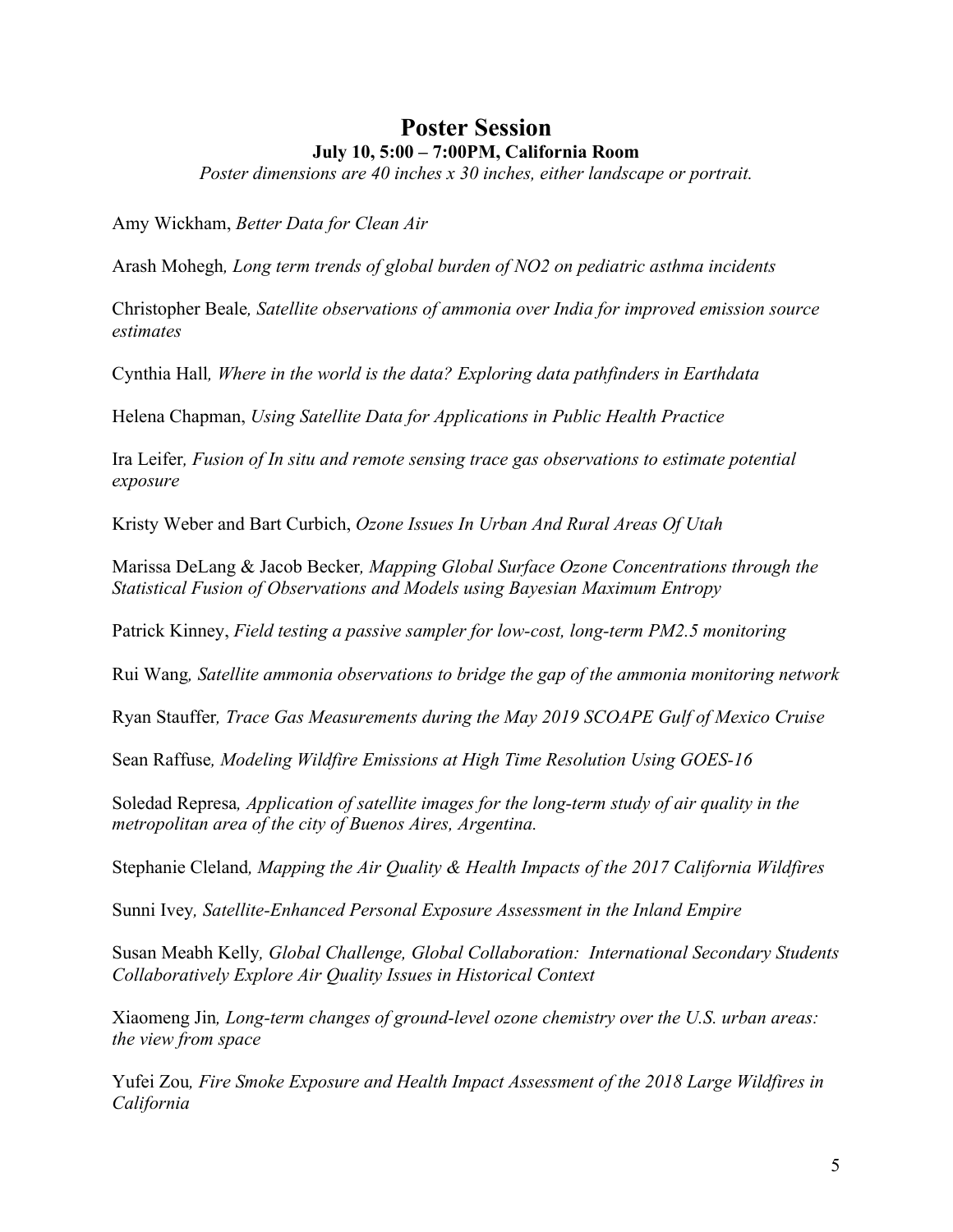## **Day 2 – July 11, 2019 California Room**

## **VII. Building Capacity for Satellite Data in Air Quality and Health**

Chair: Jessica Neu

- 9:00 15 minutes: Jason West, University of North Carolina, *Connecting air quality with health and management: Progress from the UNC HAQAST Team*
- 9:15 5 minutes: Jeff Wagner, California Department of Public Health, *Community scale monitoring for varying PM size distributions and sources*
- 9:20 5 minutes: Gary Kleiman, Orbis Air, *Perspectives and Opportunities to Improve Remote Sensing Services for Global Air Quality*
- 9:25 5 minutes: Emán Williams, Louisiana Department of Health, *Asthma, Air Quality and Environmental Public Health Tracking*
- 9:30 15 minute Q&A with speakers

## **VIII. Addressing State Air Management Needs**

Chair: Tom Moore

- 9:45 15 minutes: Dan Welsh, Colorado Department of Public Health and Environment, *Use of Satellite Data/Imagery for Air Quality Forecasting in Colorado*
- 10:00 15 minutes: Arlene Fiore, Lamont-Doherty, *Updates on Regional Haze Tiger Team*
- 10:15 15 minute Q&A with speakers
- **10:30 – 11:00 Coffee Break & Networking**

## **IX. Connecting Satellite Data with Ground Monitors**

Chair: Susan O'Neill

11:00 15 minutes: Talat Odman, Georgia Tech, *Application of Low-cost PM Sensors to Prescribed Fire, Air Quality and Health Management*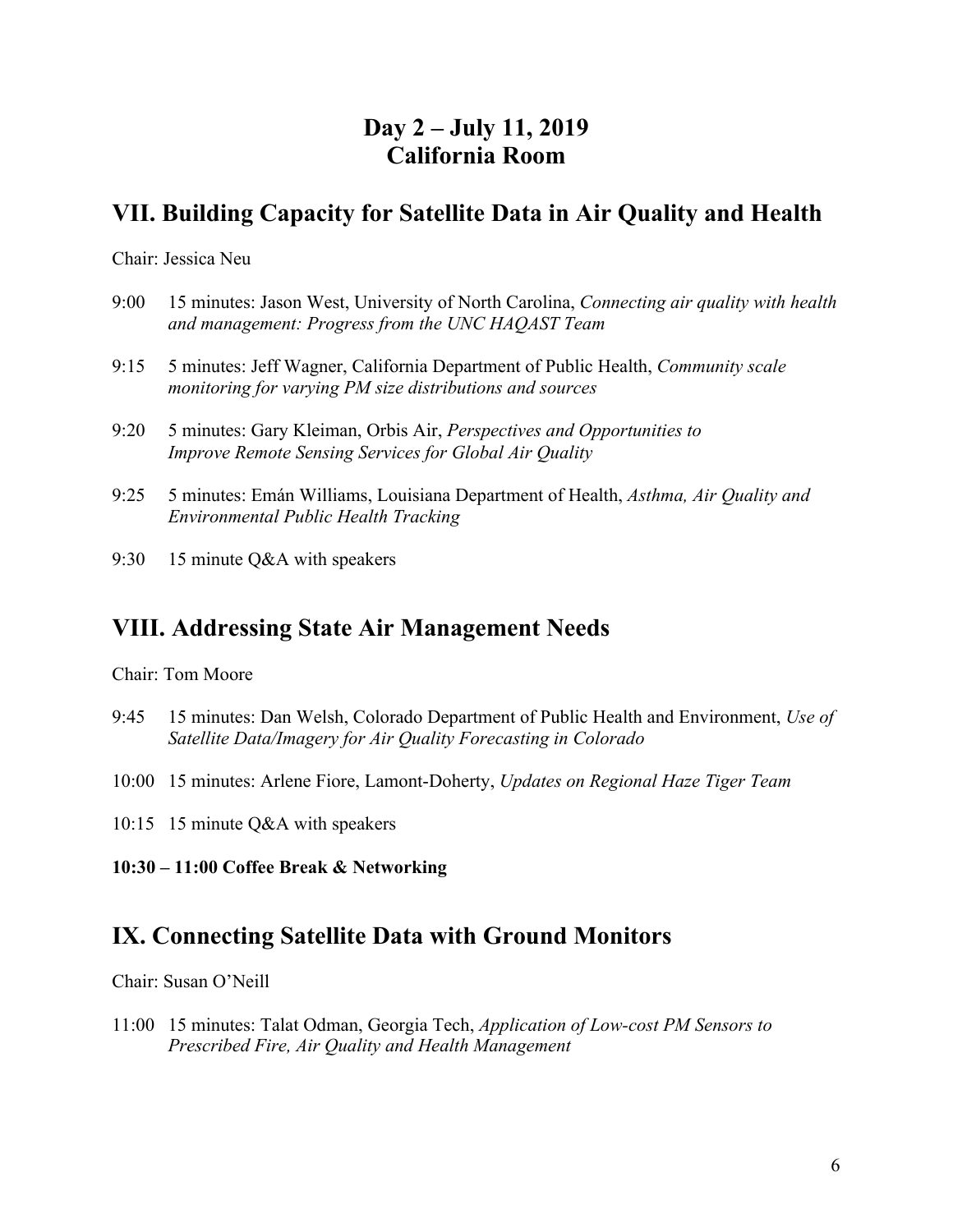- 11:15 5 minutes: Patrick C. Campbell, University of Maryland, ARL/NOAA Affiliate, *Updates of Satellite Applications in NOAA Air Quality Forecasting*
- 11:20 5 minutes: Ira Leifer, Bubbleology Research Intnl, *Fusion of* in-situ *and remote sensing trace gas observations to estimate potential exposure*
- 11:25 15 minute Q&A with speakers

### **11:40 – 1:30 Break for Lunch and Informal Discussion (on your own)**

## **X. Monitors and Satellites**

Chair: Ted Russell

- 1:30 15 minutes: Frank Freedman, San Jose State University, *Downscaling Satellite-Derived PM2.5 Fields for Fine Scale Exposure Assessment*
- 1:45 5 minutes: Patrick Kinney, Boston University, *Field testing a passive sampler for lowcost, long-term PM2.5 monitoring*
- 1:50 5 minutes: Vlad Isakov, U.S. EPA, *Using Big Data to Characterize Urban-scale Air Quality*
- 1:55 15 minute Q&A with speakers

# **XI. Reaching New Communities with NASA Data**

Chair: Jason West

- 2:10 15 minutes: Daven Henze, University of Colorado-Boulder, *Satellite-based constraints on NO2, SO2, and NH3 emissions*
- 2:25 5 minutes: Cherise Udell, Utah Moms for Clean Air, *How Scientific Data Has Our Backs on Grassroots Frontlines: A Case Study from Utah*
- 2:30 5 minutes: Cynthia Hall, Earth Science Data Systems Comm/SSAI, *Where in the world is the data? Exploring data pathfinders in Earthdata*
- 2:35 5 minutes: Seung-Yeon Kim*,* National Institute of Environmental Research, Republic of Korea, *Spatio-Temporal distribution and long-term trend of ozone sensitivity over South Korea inferred from OMI data*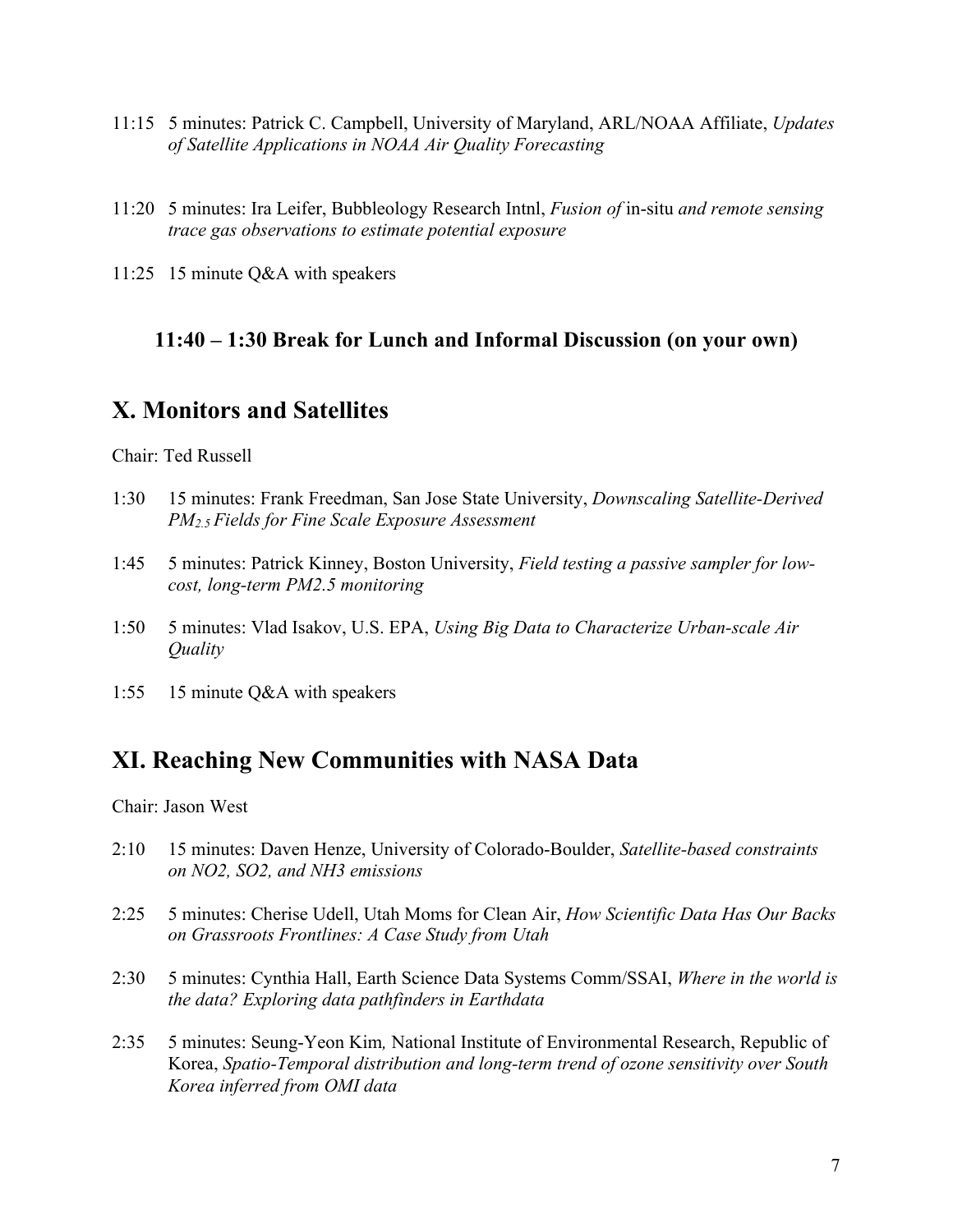### 2:40 15 minute Q&A with speakers

### **2:55 –3:15 Coffee Break & Networking**

### **XII. Biogenic Sources and Impacts**

Chair: Dan Goldberg

- 3:15 15 minutes: Mark Zondlo, Princeton, *Updates on Satellites for Air Quality Management*
- 3:30 5 minutes: Cecilia Bitz, University of Washington, *Weather, climate, pollen, and health: Updated findings, new directions, and next steps*
- 3:35 5 minutes: Yaoxian Huang, Wayne State University, *Impacts of Global Solid Fuel Cookstove Emissions on Air Quality and Human Health*
- 3:40 5 minutes: Jennifer Stowell, Emory University, *High Performance PM2.5 Exposure Models in Southern California*
- 3:45 15 minutes Q&A with speakers

## **XIII. Next Phase Opportunities for Air Quality, Health & NASA**

Chair: Mark Zondlo

- 4:00 15 minutes: Yang Liu, Emory University, *Contribution of Low-Cost Sensor Measurements to the Prediction of PM2.5 Levels*
- 4:15 5 minutes: Seth Contreras, World Resources Institute, *Building science-society bridges in data-scarce regions*.
- 4:20 5 minutes: Laura Harmacek, National Jewish Health, *Ambient air pollution exposures are correlated with DNA modifications in exacerbation prone pediatric asthma*
- 4:25 5 minutes: Tracey Holloway, Univ. of Wisconsin—Madison, *Engaging the Community to Indentify Next-Phase Opportunities*
- 4:30 15 minute Q&A with speakers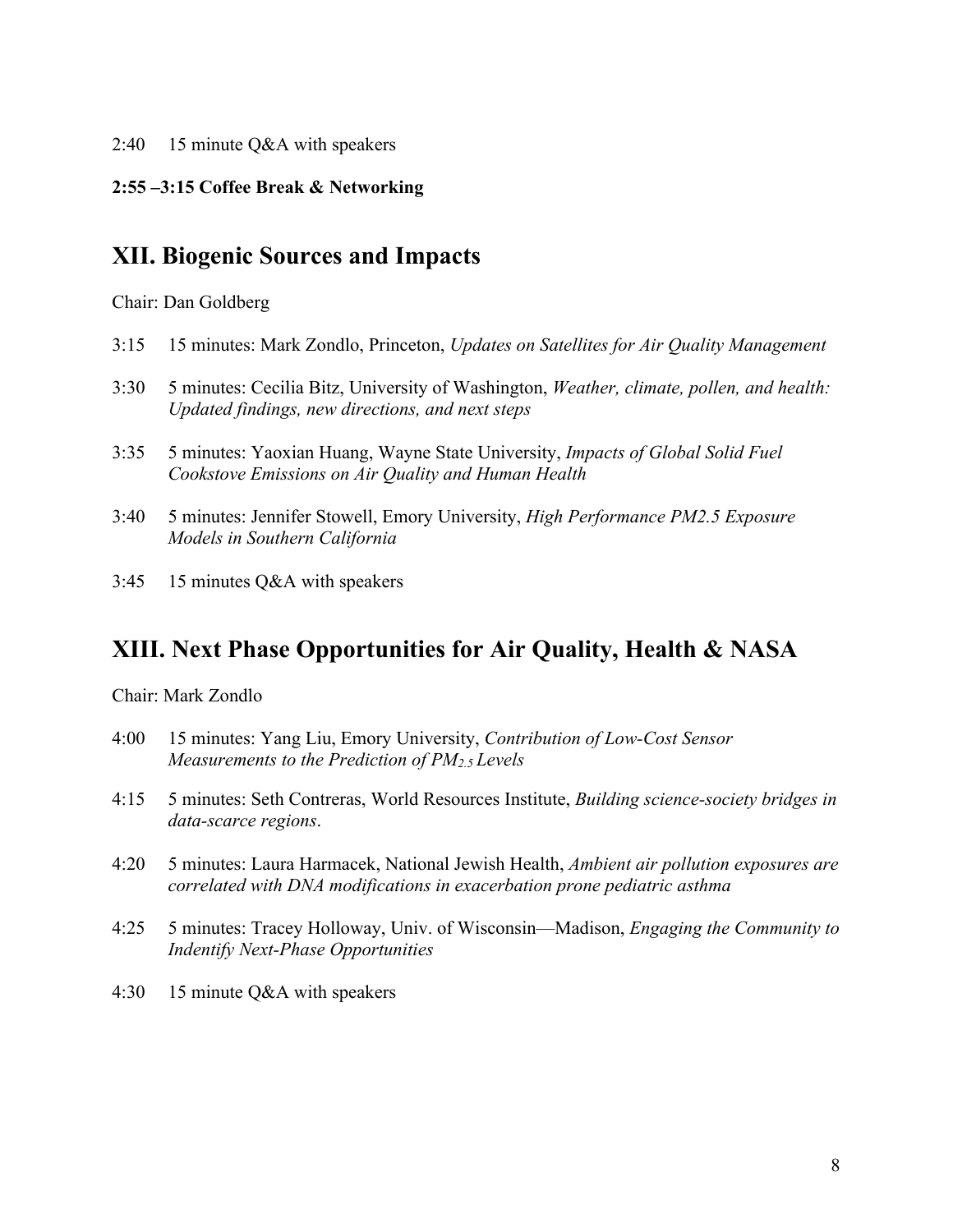## **Day 3 – July 12, 2019 Workshops**

### **Session 1: 9:00 – 10:30**

### **Workshop 1.1: Monterey Room**

#### **Satellite Data for Air Management: State, Local, and Tribal Air Quality Needs.**

Mary Uhl, executive director of the Western States Air Resources Council (WESTAR), will convene a town-hall to discuss the needs of the local, state, regional, and tribal communities, and develop recommendations for next phase initiatives. This is your chance to think big about the role of EPA, NASA, and other organizations in supporting broader utilization of satellite data.

#### **Workshop 1.2: San Marino Room**

### **Visualizing Satellite Data: How to Use NASA's Giovanni Data Visualizer.**

Bring your laptop and come learn how to make your own plots with HAQAST researcher Xiaomeng Jin (Columbia University's Lamont-Doherty Laboratory). The workshop will focus on NASA Giovanni, a flexible and powerful way to plot and analyze data from multiple platforms.

#### **Workshop 1.3: San Diego Room**

#### **Communicating your Science for Maximum Impact.**

In this hands-on workshop, Aries Keck (NASA Office of Communications) will discuss how best to tailor your visuals and overall narrative for maximum effect for a variety of audiences. Come with a project or examples!

### **Session 2: 10:30 – 12:00**

#### **Workshop 2.1: Monterey Room**

#### **How to Use NASA Data for Exceptional Event Analysis**

Join Michael Geigert, Connecticut Department of Energy and Environmental Protection, (CTDEEP) for a discussion of and demonstration how a variety of NASA data products can be used in exceptional event analysis. Air quality users will learn about upcoming satellite instruments that further support air management from Mike Newchurch (UAH/NASA ASP), Bryan Duncan (NASA-Goddard), and Ali Omar (NASA).